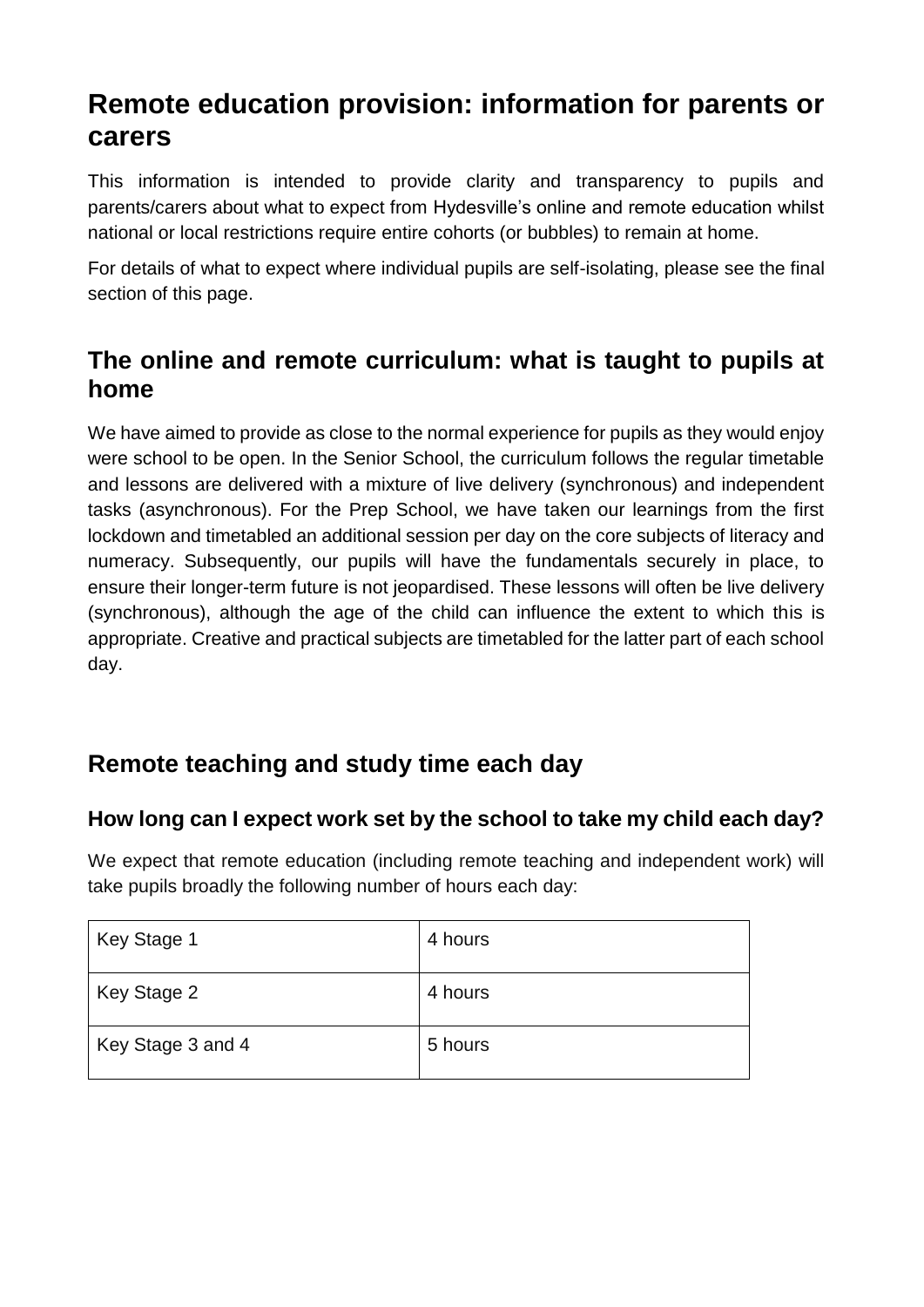### **Accessing remote education**

### **How will my child access any online remote education you are providing?**

Nursery will use SeeSaw and Tapestry primarily, but include some live wellbeing sessions through Teams.

Reception and Key Stage 1 will use SeeSaw primarily, but include live teaching and wellbeing sections each day through Teams.

Key Stages 2, 3 and 4 will use Teams.

### **If my child does not have digital or online access at home, how will you support them to access remote education?**

We recognise that some pupils may not have suitable online access at home. We take the following approaches to support those pupils to access remote education:

- Personal 1-1 devices have been provided to all pupils in Year 3 and above, to ensure consistency of experience and equipment.
- Where pupils in Reception or Key Stage 1 have no or limited access to appropriate hardware, parents or carers are asked to contact Mrs Chand at school so proper provision can be discussed.
- If access is problematic due to the home environment (noise, limited WiFi connections), parents or carers should contact their Head of Section to allow discussion of the best provision for their child. This can include attending school as a vulnerable pupil or having hard copies of work available for collection.

### **Engagement and feedback**

### **What are your expectations for my child's engagement and the support that we as parents or carers should provide at home?**

We expect pupils to attend all timetabled delivery and to remain throughout the lesson slots. There is an understanding that sometimes technology or broadband can cause challenges, but this should be the exception rather than the norm.

We really appreciate the support of parents or carers in ensuring their child has a good routine to follow, enabling more effective accessing of the learning.